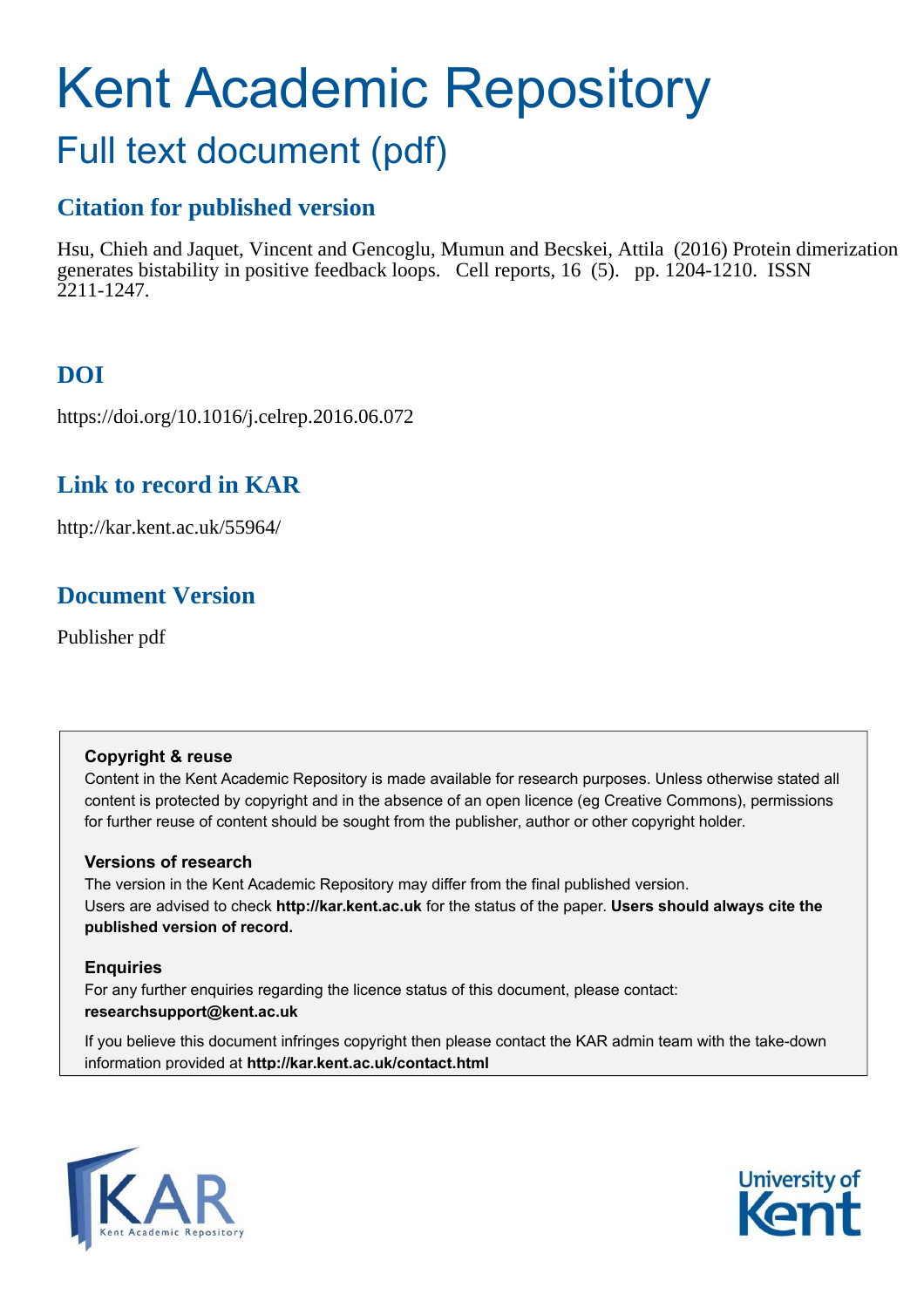# <span id="page-1-0"></span>**Cell Reports**

# Protein Dimerization Generates Bistability in Positive Feedback Loops

## Graphical Abstract



## Authors

Chieh Hsu, Vincent Jaquet, Mumun Gencoglu, Attila Becskei

Report

**Correspondence** [attila.becskei@unibas.ch](mailto:attila.becskei@unibas.ch)

## In Brief

Using RNA stem loops to attenuate translation rates, Hsu et al. designed synthetic feedback loops in yeast to study the sources of bistability. They show that cooperative binding of a transcription factor to its promoter or its dimerization generates bistability. Bistability is particularly robust when the dimerizing transcription factor binds to the promoter cooperatively.

## **Highlights**

- RNA stem loops tune translation rates over two orders of magnitude
- Positive feedback loops with reduced translation generate bistable cell fates
- Dimerizing transcription factors generate bistability without cooperative binding

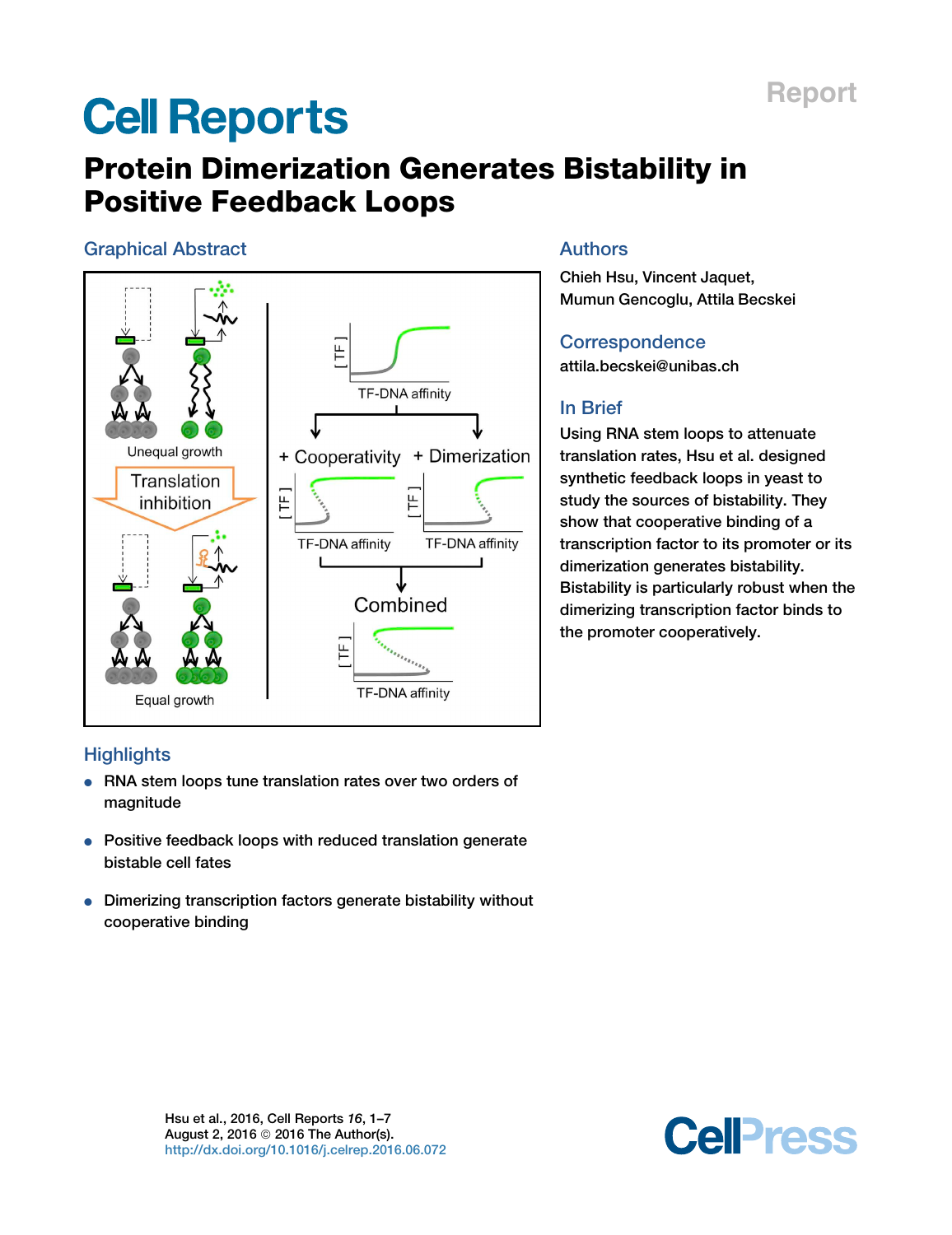<span id="page-2-0"></span>Cell Reports Report

# Protein Dimerization Generates Bistability in Positive Feedback Loops

Chieh Hsu,<sup>[1,2,3](#page-1-0)</sup> Vincent Jaquet,<sup>[1,3](#page-1-0)</sup> Mumun Gencoglu,<sup>[1](#page-1-0)</sup> and Attila Becskei<sup>1,[\\*](#page-1-0)</sup> <sup>1</sup>Biozentrum, University of Basel, Klingelbergstrasse 50/70, 4056 Basel, Switzerland <sup>2</sup>School of Biosciences, University of Kent, Canterbury, Kent CT2 7NJ, UK <sup>3</sup>Co-first author \*Correspondence: [attila.becskei@unibas.ch](mailto:attila.becskei@unibas.ch)

<http://dx.doi.org/10.1016/j.celrep.2016.06.072>

#### **SUMMARY**

Bistability plays an important role in cellular memory and cell-fate determination. A positive feedback loop can generate bistability if it contains ultrasensitive molecular reactions. It is often difficult to detect bistability based on such molecular mechanisms due to its intricate interaction with cellular growth. We constructed transcriptional feedback loops in yeast. To eliminate growth alterations, we reduced the protein levels of the transcription factors by tuning the translation rates over two orders of magnitude with designed RNA stem loops. We modulated two ultrasensitive reactions, homodimerization and the cooperative binding of the transcription factor to the promoter. Either of them is sufficient to generate bistability on its own, and when acting together, a particularly robust bistability emerges. This bistability persists even in the presence of a negative feedback loop. Given that protein homodimerization is ubiquitous, it is likely to play a major role in the behavior of regulatory networks.

#### **INTRODUCTION**

Bistability, the persistence of two alternative stable-activity states under identical conditions, can uphold alternative cell fates and differentiation states, store cellular memory of past stimuli, and enhance adaptation in organisms ranging from bacteria to mammals ([Angel et al., 2011; Arnoldini et al., 2014;](#page-6-0) [Bouchoucha et al., 2013; Chickarmane et al., 2009; Park et al.,](#page-6-0) [2012\)](#page-6-0).

Positive feedback is a necessary, but not sufficient, condition for bistability in a gene regulatory network. The second requirement is that the feedback loop contains reactions such as cooperative binding, sequestration by inhibitor molecules, and multiple phosphorylation of a protein by a kinase [\(Chen](#page-7-0) and Arkin, 2012; Ferrell and Ha, 2014; Májer et al., 2015; Shopera [et al., 2015; Thomson and Gunawardena, 2009](#page-7-0)). These reactions display a sigmoidal, switch-like nonlinear response, also termed ultrasensitive response. Without ultrasensitive responses, a

feedback loop can have only a single steady-state expression level, i.e., the system is monostable.

**OPEN** ACCESS **Cell**Press

In transcriptional regulation, dimerization and cooperative binding of a transcription factor are expected to be common sources of ultrasensitivity ([Buchler and Louis, 2008\)](#page-6-0). Most transcription factors bind to DNA as dimers, and binding can be cooperative when more than one binding site is present in a promoter [\(Becskei et al., 2005\)](#page-6-0). Despite the ubiquity of protein homodimerization, its ability to generate bistability remained elusive.

The difficulty to identify the sources of bistability may be explained by the effect of the feedback loop on cell growth. In positive feedback loops, the transcription factors are often expressed at high levels; therefore, they can sequester mediators of transcription ([Becskei et al., 2001; Kelleher et al., 1990\)](#page-6-0). This results in squelching of global gene expression, which reduces cellular growth and alters the behavior of networks. Even more, growth alterations rather than ultrasensitivity in the feedback can generate bistability ([Brophy and Voigt, 2014; Tan et al.,](#page-6-0) [2009\)](#page-6-0).

In this work, we illustrated a design principle to tackle this difficulty with synthetic feedback loops. We show that alteration of the cell growth caused by overexpression of the transcription factor can be circumvented by using RNA stem loops to adjust translation rates. After translation rate adjustment, we show that either of the two ultrasensitive reactions, cooperative binding to the promoter or homodimerization, can support bistability. When they were both present, a particularly robust bistability emerged.

#### RESULTS

#### Design of Synthetic Loop and Control Elements

Synthetic positive feedback loops were created by placing the gene encoding the transcription factor rtTA (reverse tetracycline transactivator) under the control of a promoter containing *tet* operators and inserted into the chromosome of the yeast *S. cerevisiae* (Table S1). rtTA is composed of the bacterial rTetR DNA-binding domain and the VP16 activation domain; rtTA binds to the *tet* operators only in dimeric form [\(Kamionka et al.,](#page-7-0) [2006\)](#page-7-0). The ligand doxycycline enables rtTA to bind to *tet* operators; thus, the affinity of rtTA binding to DNA was adjusted by the ligand concentration (Figure 1A).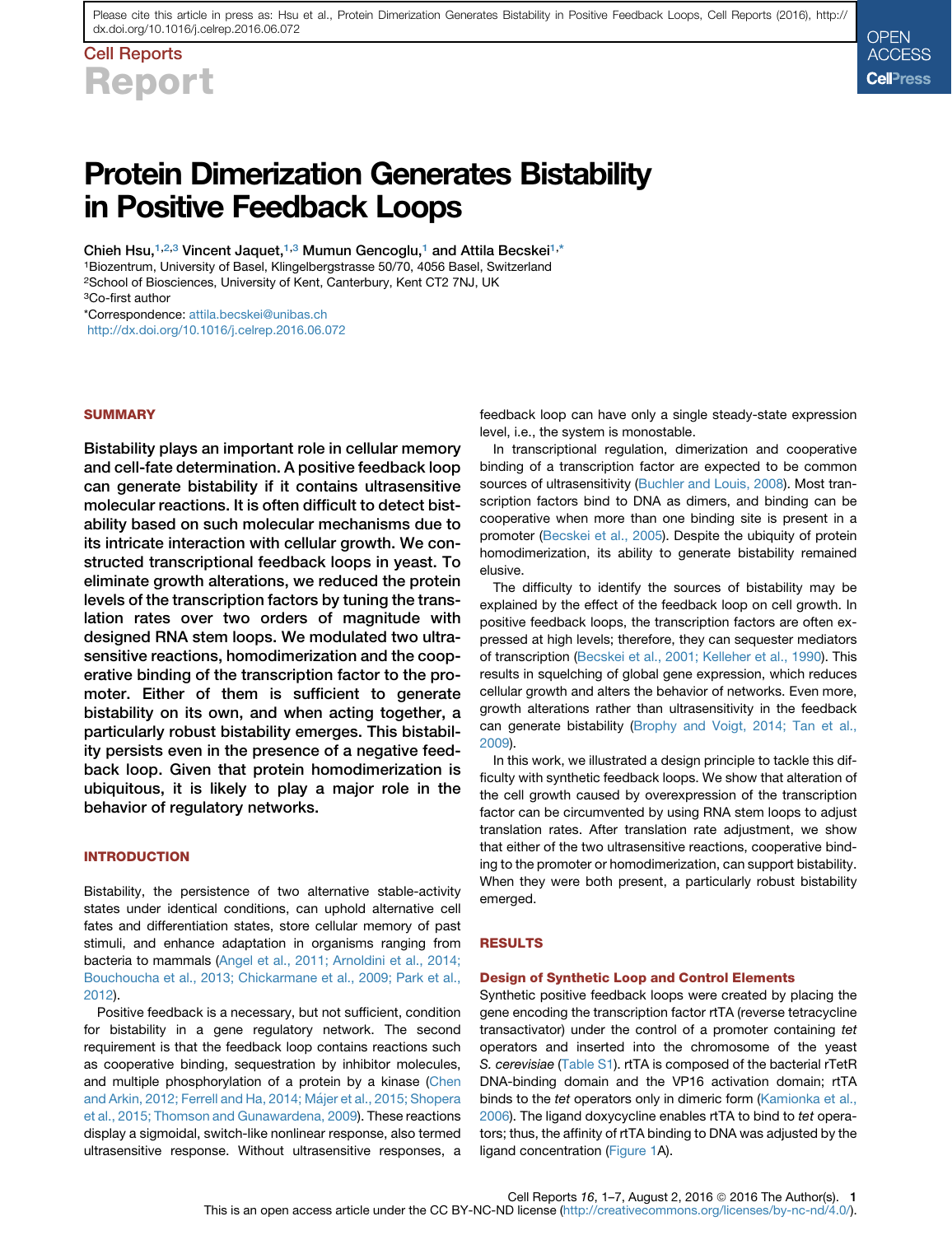#### **OPEN** ACCESS **Cell**<sup>ress</sup>



To study the effect of dimerization, we compared the original dimeric rtTA with a monomeric form. To create this monomeric form, two rTetR DNA-binding domains were fused. The resulting single-chain monomer (sc-rtTA) alone is capable of binding to the palindromic operators, eliminating the ultrasensitive dimerization reaction ([Zhou et al., 2007\)](#page-7-0). To study the effect of cooperativity, we changed the number of *tet* operators in the promoter. The binding of rtTA to a single *tet* operator is non-cooperative, while binding to seven operators in a promoter is cooperative ([Becskei et al., 2005](#page-6-0)) [\(Figure 1A](#page-2-0)).

If a transcriptional positive feedback loop incorporates cooperative binding or dimerization, bistability is expected in a certain doxycycline concentration range. This range is expected to be broader when both reactions are present ([Figure 1B](#page-2-0)). To test the individual and joint effect of these mechanisms, we constructed all four variants of the feedback loop. We measured the activity of a feedback loop with a GFP reporter controlled by a promoter with *tet* operators (Figure 2A).

#### Growth Alteration by Overexpression of the Transcription Factor Caused Atypical Hysteresis

We evaluated bistability with hysteresis experiments that test whether the system activity depends on the initial condition, i.e., on its history. Pre-cultures with either low or high expression states of rtTA were prepared, which defines the initial conditions, and the cells were further cultured at different doxycycline concentrations. The range of doxycycline concentrations at which the expression in each culture remains close to the respective initial condition—and, therefore, different from each other—defines the range of hysteresis. To adjust the initial condition, we integrated an inducible rtTA construct into the chromosome. Its expression was controlled by the P*GAL* promoter. By a transient exposure of cells to galactose, the rtTA is expressed at a high level to establish the high initial condition (Figure 2A).

When hysteresis experiments were performed for the cooperative-dimeric feedback loop, the cell expression deviated markedly from the initial state. Even more, the high expression level was observed only in cells with the low initial condition, while

#### Figure 1. Design and Models of Feedback Loops with Cooperative Binding and Homodimerization

(A) Feedback loop design. Two examples are shown for the feedback loops: the loop with two ultrasensitive reactions: cooperative binding and dimerization (upper panel) and the loop without ultrasensitive reaction (lower panel).

(B) The effect of cooperative binding and protein dimerization on the steady-state levels in the feedback loop as a function of the binding strength of transcription factor to DNA, as indicated by the doxycycline concentration. When three (one unstable and two stable) steady-state expression levels are found in a certain range of doxycycline concentration, the system is bistable. The Hill coefficient of the cooperative binding was 1.45, and the equilibrium dissociation constant  $(K_D)$  for dimerization was 1,000 (in concentration units identical to that of the transcription factor). See also [Supplemental Information.](#page-6-0)

cells with the high initial condition failed to maintain high expression (Figure 2B). This is the exact opposite of the conventional hysteresis behavior. Similarly unusual was the behavior of the non-cooperative-dimeric feedback loop (Figure S1A).

We suspected that the high expression of the rtTA affects the cell growth and alters the system's behavior. Indeed, a reduced growth rate was observed at a high doxycycline concentration at which the system should have been fully activated (Figure 2C).

#### Translation Rate Tuning with RNA Stem Loop and Feedback Loop Optimization

To eliminate the growth rate alteration, we lowered the protein expression level by decreasing the translation rate with RNA stem loop. A stem loop upstream of the start codon is expected to reduce the translation rate by preventing ribosome from initiating the translation. When a stem loop with a stem containing six G-C base pairs (or  $SL_{6[AT]0}$ ) ([Beelman and Parker, 1994\)](#page-6-0) was incorporated into the cooperative-dimeric feedback loop, no growth defect was detected anymore, and the growth rates in all conditions were identical (Figure 2C). However, the reporter gene expression was very weak, indicating that the rtTA protein concentration was too low to activate the system (Figure 2B).

To reach a sufficient protein expression level without causing growth defect, we synthesized stem loops and measured their respective translation rates. The strength of translation inhibition of the stem loop depends on its structure. We weakened the stem structure of the initial  $SL_{6[AT]0}$  by shortening the stem length to five base pairs and by increasing the proportion of A-T base pairs. The absolute translation rate was calculated from the steady-state expression levels of RNA and protein and the protein decay rate. The molecule numbers of RNAs and proteins were measured with single-molecule fluorescence in situ hybridization (smFISH) and mass spectrometry, respectively ([Experi](#page-5-0)[mental Procedures](#page-5-0); Supplemental Experimental Procedures). We obtained a variety of stem loops that can tune the translation rate over two orders of magnitude ([Figure 3](#page-4-0)A). We also checked how robust the stem loops behave in different sequence context. For this purpose, we inserted these stem loops upstream of the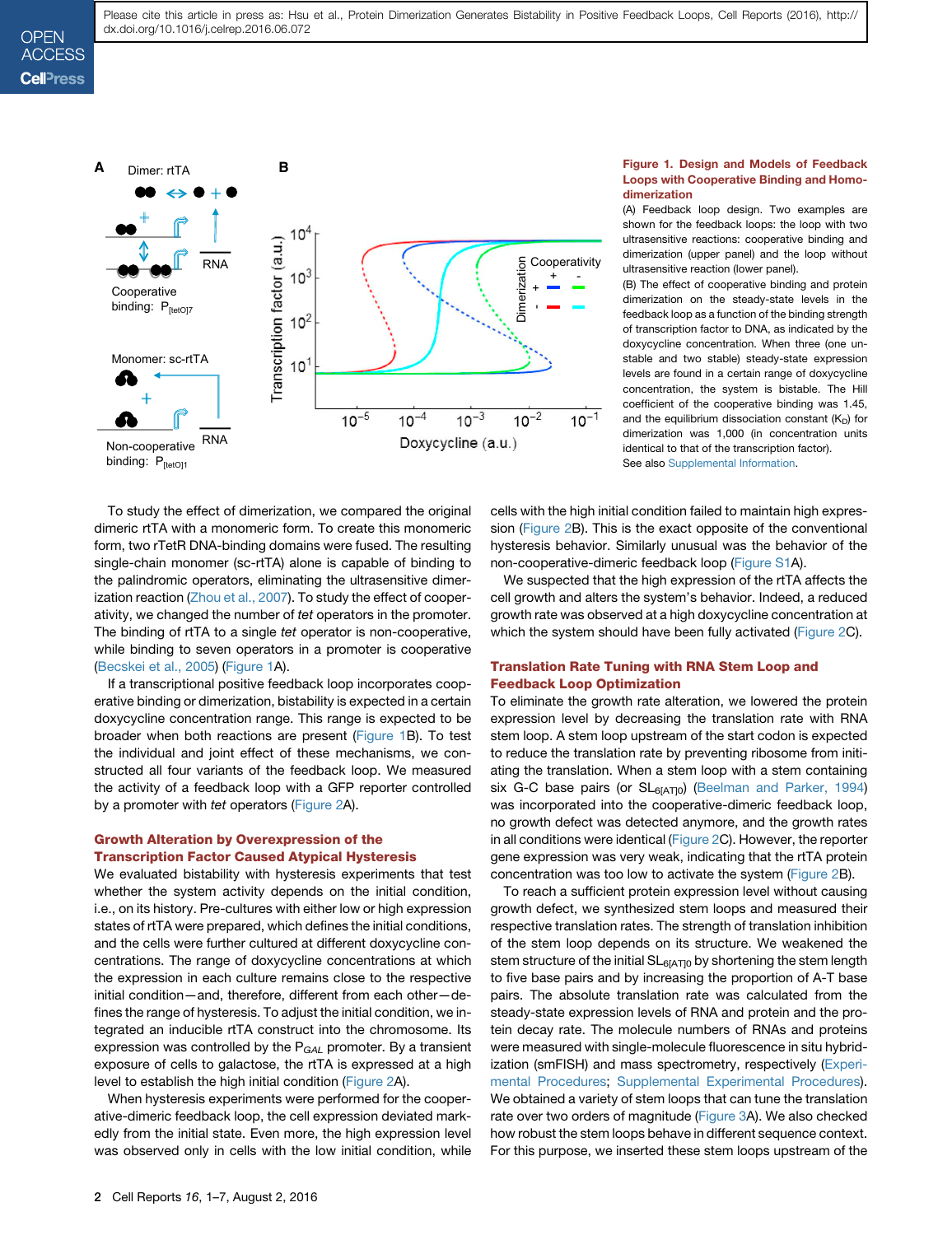<span id="page-4-0"></span>

#### Figure 2. Hysteresis Experiments with Altered Growth Rates

(A) Circuit design. The activity of the cooperative-dimeric loop is reported with a GFP reporter (green) under P<sub>ftetOl2</sub> and measured with flow cytometry. High and low initial conditions (transcription factor expression levels) were established with the P<sub>GAL</sub> promoter (red), which can be induced transiently by galactose. Expression of P<sub>GAL</sub> is independent of the doxycycline-inducible promoters. To reduce the expression level of the transcription factor, a stem loop was incorporated in the RNA upstream of the start codon.

(B) The hysteresis experiment of the dimeric-cooperative loop without (upper panel) or with (lower panel) incorporated non-optimized RNA stem loop (SL<sub>6[AT]0</sub>) to modulate translation. Cells with the low (gray dots) or the high (orange dots) initial condition were grown at the indicated doxycycline concentration for 24 hr. (C) Growth curves of cells containing the cooperative-dimeric loop without (upper panel) or with (lower panel) incorporated RNA stem loop under indicated initial conditions and doxycycline concentrations during the hysteresis experiments. See also Figure S1.

start codon of a fluorescent reporter gene, YFP (yellow fluorescent protein). The decrease of fluorescence with increasing stem-loop strength was very similar to that observed for the absolute translation rates of the rtTA mRNA (Figure 3A).

A specific stem loop was selected for each feedback construct in order to eliminate growth alterations without reducing protein concentration to below the level required to activate the feedback loops (Figures 3B and S1).

The decay rates of the rtTA and the sc-rtTA proteins were similar, with half-lives of 79 and 83 min, respectively (Figure 3C). The similar decay rates of the two proteins permit their consistent comparison of the feedback loops in the hysteresis experiments.

#### Homodimerization and Cooperativity Generate **Bistability**

With the optimized feedback loops, we observed classical hysteresis behavior: cells with the high initial condition had higher or equal expression than cells with the low initial condition [\(Fig](#page-5-0)[ure 4](#page-5-0)A). The non-cooperative-monomeric loop displayed no hysteresis, the expressions of cells were very similar, independent of the initial condition. When one of the ultrasensitive reactions either cooperative binding or dimerization—was included in the feedback loop, bistability emerged. The non-cooperativedimeric loop displayed hysteresis over one order of magnitude of doxycycline concentration, which is broader than that for the cooperative-monomeric circuit. Combining the two mechanisms, a particularly broad range of hysteresis emerged. The cells with a high initial condition remained in the high expression state; and cells with the low initial condition remained in the low expression state over at least two orders of magnitude of doxycycline concentrations. This represents a robust form of cellular memory. These results confirm the expectations from the theoretical model ([Figure 1](#page-2-0)B).

#### Negative Feedback Reduces the Robustness of **Bistability**

Positive feedback loops are often combined with negative ones. This combination is expected to reduce the bistable range [\(Tian](#page-7-0) [et al., 2009](#page-7-0)). To extend the cooperative-dimeric positive feedback loop with a negative loop, additional *tet* operators were integrated downstream of the TATA box in the promoter [\(Fig](#page-5-0)[ure 4B](#page-5-0)). The binding of rtTA to these two *tet* operators was shown to repress transcription. At low doxycycline concentration, the binding to the seven upstream *tet* operators activates gene expression, while at higher doxycycline concentration, repression predominates. Consequently, the promoter displays a bell-shaped response (Figure S2A) ([Buetti-Dinh et al., 2009\)](#page-7-0).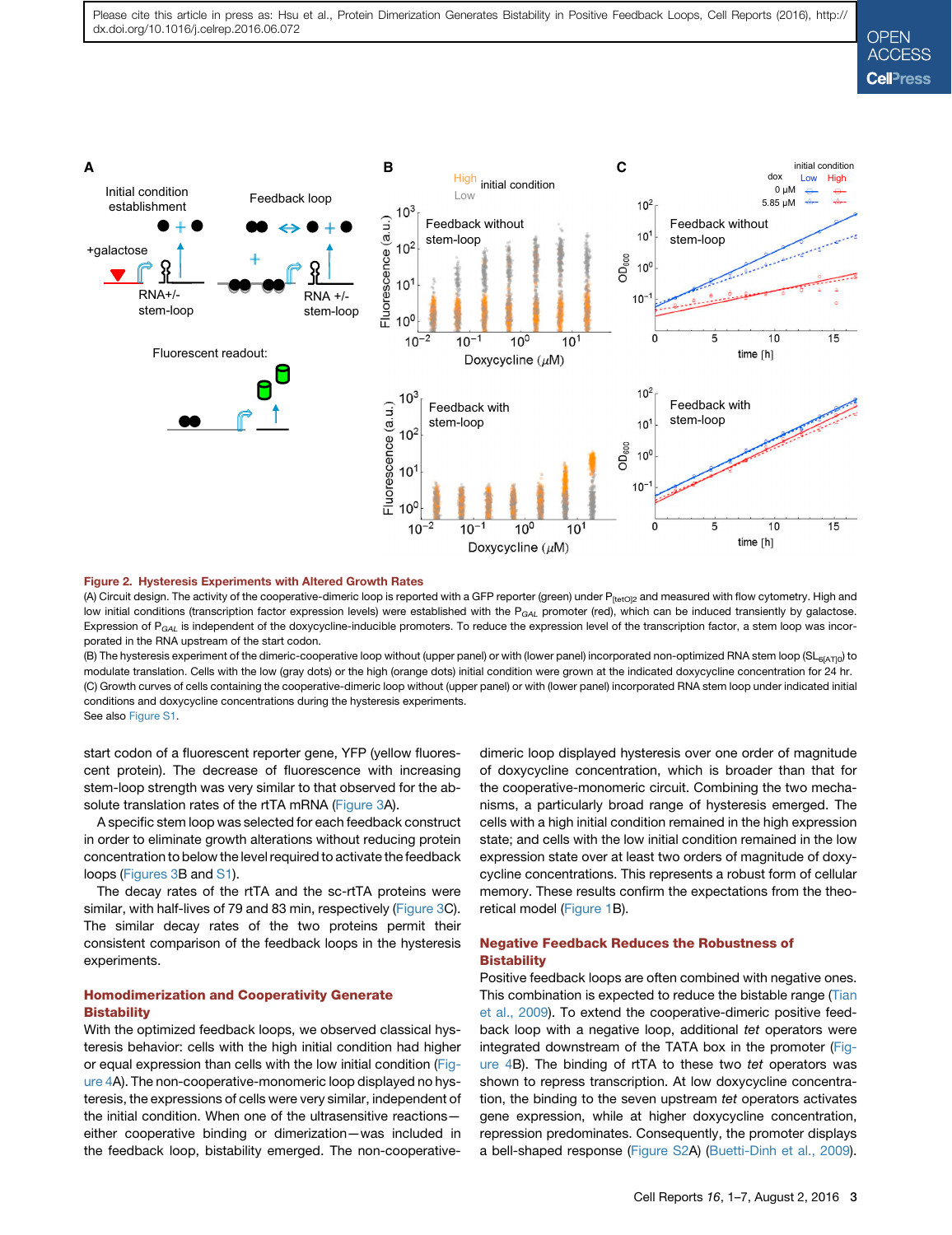### <span id="page-5-0"></span>**OPEN ACCESS Cell**<sup>ress</sup>



#### Figure 3. Optimization of Protein Expression Levels with Various RNA Stem Loops

(A) Translation rates of mRNAs with different stem loops. Stem loops with different lengths and AT/ GC contents were incorporated upstream of the start codon of the transcription factor rtTA or a fluorescence reporter under control of the P*GAL* promoter as indicated. The absolute translation rates and the relative fluorescence signals were measured. The following values were obtained for the translation rates (left to right): 18.6, 4.8, 1.6, 0.54, and 0.2 min<sup>-1</sup>.

(B) The effect of stem loop optimization on growth in different feedback constructs. The growth rates of cells containing the indicated feedback loops with various RNA stem loops were determined by linear regression under different initial conditions (init.) and doxycycline (dox) concentrations during the hysteresis experiments.

(C) The decay rates of proteins were measured by shut-off assay (Supplemental Experimental Procedures). The fitted decay rate constants of rtTA protein are 0.0126  $\pm$  0.0009 and 0.0088  $\pm$ 0.0006 min<sup>-1</sup> (estimate  $\pm$  SE) with and without 20  $\mu$ M dox, respectively. Both values are 0.0084  $\pm$  $0.0004$  min<sup>-1</sup> for sc-rtTA.

See also Supplemental Experimental Procedures and Figure S1.

distinct cell lineages often have disparate growth rates [\(Cheeseman et al., 2014](#page-7-0)). In our system, the reduction of cell growth was due to the squelching of gene expression of a highly expressed activator. Interestingly, endogenous tran-

In theory, a feedback loop with this promoter has a narrower range of bistability compared to the cooperative-dimeric feedback loop (Figure S2B). Furthermore, the higher expression state is predicted to be lower. This may explain why no growth alteration was observed and no stem loop was needed for this feedback loop. The range of hysteresis of this dual positive-negative feedback system was narrower than that of the corresponding positive feedback (cooperative-dimeric). However, it was still wider than the hysteresis range of loops with a single ultrasensitive reaction step (Figure 4C), which indicates again the robustness of the bistability when cooperative binding and homodimerization act together.

#### **DISCUSSION**

We observed bistability due to ultrasensitive molecular mechanisms only when cell growth alterations due to the feedback loops were eliminated. This behavior stands in contrast to those systems where bistability arises due to the interaction of the feedback loop and cellular growth. For example, regulators have been identified that slow down cell growth, which then establishes a positive feedback loop to control cell differentiation ([Chiodini et al., 2013; Kueh et al., 2013; Tan et al., 2009](#page-7-0)). Coupling of feedback loops with growth rate is likely to represent an important phenomenon, since differentiating cells that enter

scriptional activators are also known that can repress gene expression by squelching [\(Guertin et al., 2014; Schmidt et al.,](#page-7-0) [2015\)](#page-7-0).

 $\circ$ 

 $\Box$ 

To eliminate growth alterations, we reduced protein concentration by translational inhibition. Interestingly, the range of inhibition was quite narrow that permitted the activation of the feedback loops without affecting growth rate. This requirement was met by the stem-loops we created because it was possible to modulate the translation rate over a broad dynamic range, which makes them an ideal tool in systems and synthetic biology [\(Chappell et al., 2015; McKeague et al., 2016](#page-7-0)). Furthermore, the stem loops reduce the translation of different proteins similarly [\(Figure 3A](#page-4-0)). The absolute translation rate without stem-loop was around 20 min<sup>-1</sup>, while it was around 0.2 min<sup>-1</sup> with the stem loop having the highest GC content. This means that, on average, 20 protein molecules are translated from an RNA molecule per minute without the stem loop. To our knowledge, no absolute translation rate has been measured in yeast, but a comparison of genome-wide studies on yeast mRNA, protein abundances, and protein half-lives yields similar estimates for the average translation rate (23  $min^{-1}$ ) [\(Belle et al., 2006; To and](#page-6-0) [Maheshri, 2010](#page-6-0)).

The loop with the monomeric transcriptional activator and a single site in the promoter lacks any ultrasensitive reaction, and bistability was absent. By adding either dimerization or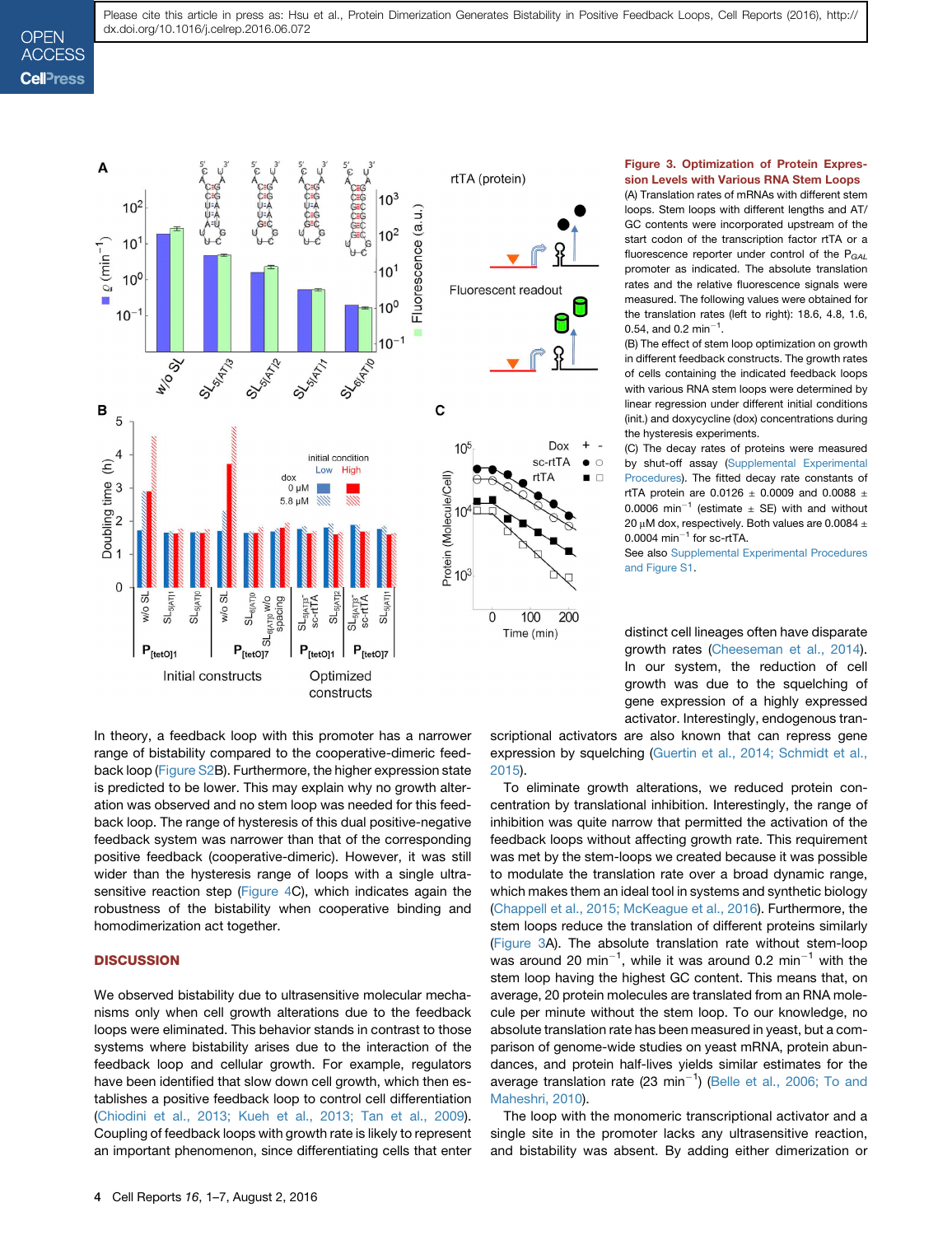<span id="page-6-0"></span>

#### Figure 4. Hysteresis in Feedback Circuits Incorporating Protein Homodimerization or Cooperative Binding to the Promoter

(A) Hysteresis experiments with circuits with optimized stem loops as indicated in [Figure 3](#page-4-0). Cells with the low (gray dots) or the high (orange dots) initial condition were grown at the indicated doxycycline concentration for 24 hr.

(B and C) Hysteresis in dual positive-negative feedback based on the cooperative-dimeric circuit. The negative feedback was established by inserting transcription factor binding sites downstream of the TATA box site in the promoter, which inhibits transcription (red) (B). Hysteresis experiments were performed with the cells containing this feedback construct without RNA stem loop for 24 hr.

See also Figure S2.

Louis, 2008; Májer et al., 2015). The reduced concentration of the dimerizing protein in our circuits is likely to have facilitated the emergence of bistability.

Positive feedback loops have been uncovered in a broad range of regulatory processes [\(Chiodini et al.,](#page-7-0) [2013; Kueh et al., 2013; Park et al.,](#page-7-0) [2012](#page-7-0)). Our study provides clues on how to detect the bistability due to homodimerization in feedback loops. It has the potential to contribute to other dynamical behaviors, such as oscillation and pattern formation [\(Ferrell](#page-7-0)

cooperative binding to the circuit, we can assess their contribution to bistability separately. In principle, the following two feedback loops can generate identical bistable ranges: (1) the dimeric transcription factor that binds to a single site in the DNA, provided the concentration of the protein is less than its dimerization equilibrium dissociation constant; and (2) a monomeric factor that binds cooperatively to multiple sites in a promoter with a Hill coefficient of 2 (Má[jer et al.,](#page-7-0) [2015](#page-7-0)). However, the binding of rtTA to the cooperative promoter has a Hill coefficient of 1.45 (Becskei et al., 2005). Thus, the larger potential ultrasensitivity of dimerization may explain why bistability had a broader range in the presence of homodimerization than in the presence of cooperative binding ([Figure 4](#page-5-0)A).

Bistability based on dimerization reactions has eluded detection, although the majority of proteins di- or multimerize across all domains of life ([Lynch, 2012; Maria](#page-7-0)[nayagam et al., 2004\)](#page-7-0). This apparent paradox may have several reasons. First, it is difficult to separate the specific effect of dimerization exactly, because it is ubiquitous. In typical networks, dimerization is combined with other, more evident, ultrasensitive reactions exemplified by sequestration or cooperative binding. Second, a dimerization reaction becomes ultrasensitive and, thus, can support bistability only if the protein concentration is low enough (Buchler and

[and Ha, 2014\)](#page-7-0). Given the ubiquity of homodimerization, it is likely that it plays an important role in these processes as well.

#### EXPERIMENTAL PROCEDURES

#### Design of Synthetic Circuits and Yeast Strains

Each feedback strain contained a feedback circuit, a fluorescent reporter construct (P<sub>[tetO]2</sub>- yEGFP), and a P<sub>GAL</sub>-rtTA/sc-rtTA expression cassette. The P*GAL*-rtTA/sc-rtTA expression cassette was utilized to generate the high initial condition by adding 0.5% galactose for the hysteresis experiments. Galactose activates expression driven by the P*GAL* promoter through the endogenous Gal4p. The P*GAL* is a modified version of P*GAL1* (denoted as P\_GAL1UAS-CYC1c in Table S1).

All yeast strains are derivatives of *S. cerevisiae* W303 (Table S1). All genetic constructs were integrated into the chromosome with a single copy, with the exception of the P<sub>[tetO]2</sub>-GFP construct, which has three copies. To minimize the position effect, genes with promoters containing *tet* operators were integrated to the *ura3* locus, and those with P<sub>GAL</sub> were integrated to the *ade2* locus.

The synthetic genetic components share a common core promoter and transcriptional terminator of *CYC1*, unless otherwise specified. The *CYC1* core promoter, *CYC1*c, is a 137-bp sequence upstream of the start codon of *CYC1*, which contains the TATA box. The upstream activation sequences (UASs), including tetO and *GAL1*, were attached to this core promoter sequence. The Mig1p-binding site in the UAS from *GAL1* was inactivated. A BamHI site was introduced between *CYC1*c and the start codon.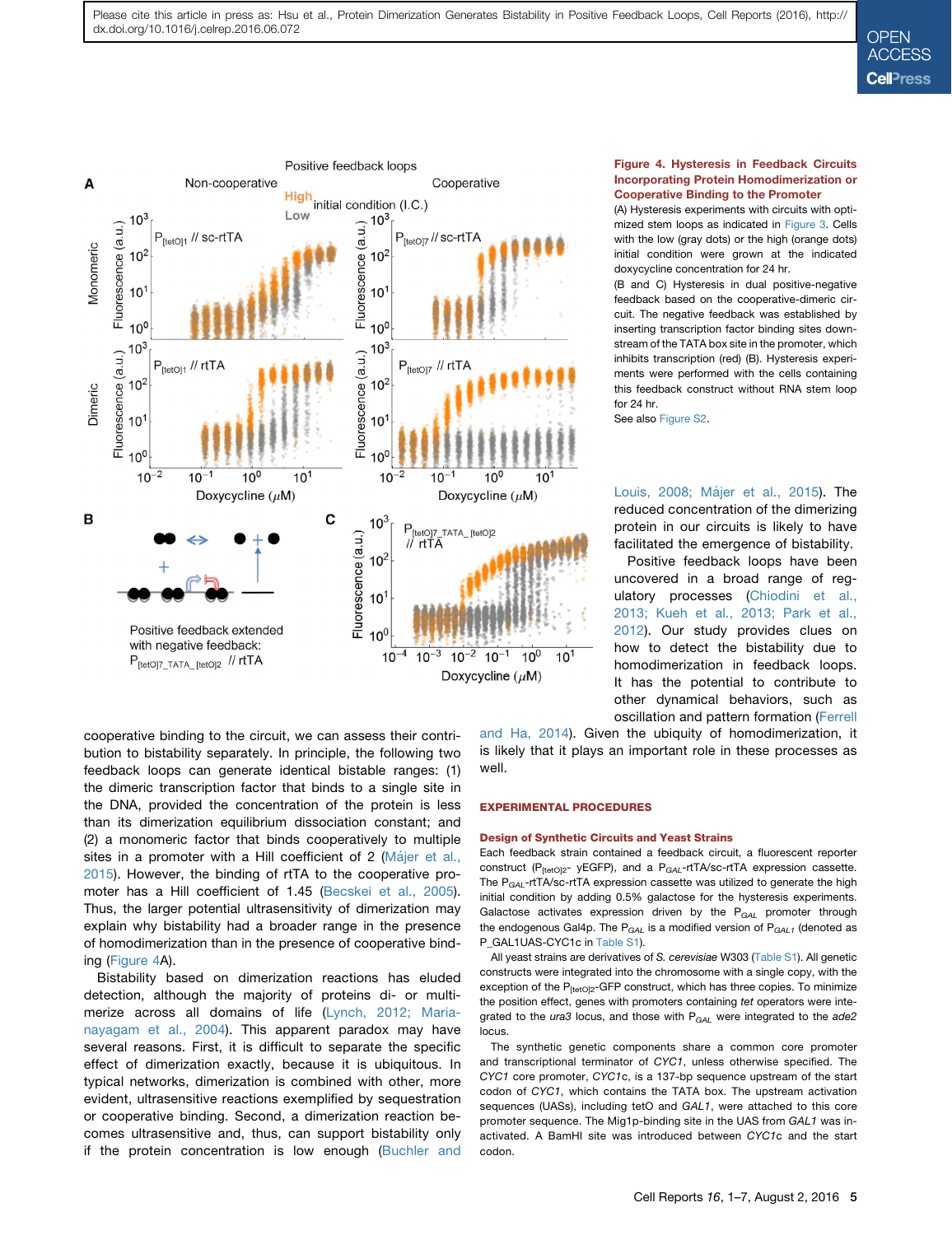<span id="page-7-0"></span>The stem loop sequences were derived from the following  $SL_{6|AT|0}$  sequence, 5'-CCGCGGTTCGCCGCGG-3' ([Beelman and Parker, 1994\)](#page-6-0): 5'-CCGCG TTCG<u>CGCGG</u>-3' (SL<sub>5[AT]0</sub>), 5'-<u>CCTCG</u>TTCG<u>CGAGG</u>-3' (SL<sub>5[AT]1</sub>), 5'-<u>CCTTG</u> TTCGCAAGG-3' (SL<sub>5[AT]2</sub>) and 5'-CCTTATTCGTAAGG-3' (SL<sub>5[AT]3</sub>). The stem loops were inserted into the *CYC1*c region of the promoter with a 13-bp spacing before the start codon. The sequences upstream and downstream of the stem loop were ATTACCGGATCA and ATTCGGGggatccATG; the ATG at the 3' end is the start codon, and ggatcc is a BamHI recognition site. The design of the stem loop was checked by the free energy calculated from the Vienna RNA Websuite (Gruber et al., 2008).

For the rtTA protein, the S2 version of the reverse tetracycline transactivator was used ([Becskei et al., 2005\)](#page-6-0). sc-rtTA is a chain of two connected tetRs followed by a single VP16 activation domain. The F86Y and G138D mutations (FYGD) were introduced in both tetRs to enhance transcription activity (Zhou et al., 2007). To reduce recombination within the sc-rtTA sequence, an extra *Hin*DIII site was introduced to the rtTA sequence (silent mutation, position 102 in ORF [open reading frame]), and the sequence of a codon-humanized FYGD version of tetR (Zhou et al., 2007) containing the linker was inserted into the *Hin*DIII site. The *Stu*I and BamHI sites in the ORF sequence were inactivated.

#### Hysteresis Experiment

General growth conditions and flow cytometry are described in the Supplemental Experimental Procedures. Low and high expression states were created as initial conditions, termed low and high initial conditions. The high initial condition was generated by culturing cells overnight with  $2 \mu M$  doxycycline and 0.5% galactose, while no inducers were added for the low initial condition. Subsequently, the cultures were transferred to fresh media starting at an optical density at 600 nm ( $OD<sub>600</sub>$ ) of 0.2 and grown for additional 4 hr. These cells were then inoculated into media containing a doxycycline concentration range so that cells with different initial conditions were grown in identical conditions. There was no need to wash the cells prior to inoculation to remove the inducers, since the inoculum was diluted at least 1,000 times. The initial culture density was adjusted so that the  $OD<sub>600</sub>$  reaches values between 0.6 and 1.0 at 24 hr.

#### Translation Rate Constant Determination

The translation rate was determined in steady-state conditions. The protein concentration  $[P]$  is governed by:

$$
\frac{d[P]}{dt} = \rho[mRNA] - \delta_P[P].
$$

 $\delta_P$  is the protein decay rate constant;  $\rho$  is the translation rate constant; and [P] and [*mRNA*] represent the copy numbers of protein and mRNA in a cell, respectively.

Therefore,  $\rho$  is equal to  $(\delta_P[P]/[mRNA])$  in steady state.

The decay rate constant of the protein was determined as explained in the [Supplemental Information](#page-6-0). To determine the effect of stem loops on translation, strains (indicated by ''Translation rate determination'' in the Function column of Table S1) were constructed that express rtTA with different stem loops under the control of GEV. GEV also binds to and activates the GAL promoters, but only in the presence of estradiol. The RNA expression can be tuned over a broad range by adjusting the estradiol concentration [\(Bonde et al., 2014](#page-6-0)). In this way, it was possible to express rtTA without growth alterations. Cells were grown for 24 hr with 10 nM or 100 nM estradiol to reach steady-state expression. The culture was split for the quantification of RNA with qPCR and protein with absolute protein quantification by mass spectrometry. To convert the mRNA data measured by qPCR to absolute counts, we measured the ratio of the RNA levels obtained by qPCR to that by smFISH (Supplemental Experimental Procedures). The reported translation rates are averages calculated from the two steady-state expression levels induced with 10 nM or 100 nM estradiol.

The absolute translation rates were verified by assessing relative translation efficiencies with fluorescent reporters, in which the same stem loops were inserted. These haploid strains, indicated in Table S1 with "translation efficiency

strains,'' were incubated with 80 nM estradiol for 24 hr to reach steady-state expression levels of the fluorescent reporter.

#### Mathematical Modeling

Details are provided in the [Supplemental Information.](#page-6-0)

#### SUPPLEMENTAL INFORMATION

Supplemental Information includes Supplemental Experimental Procedures, two figures, and one table and can be found with this article online at [http://](http://dx.doi.org/10.1016/j.celrep.2016.06.072) [dx.doi.org/10.1016/j.celrep.2016.06.072.](http://dx.doi.org/10.1016/j.celrep.2016.06.072)

#### AUTHOR CONTRIBUTIONS

A.B. designed the project. M.G. performed the proteomics measurements and the initial experiments with the dual-feedback constructs. C.H. and V.J. performed all the other experiments and data analysis. A.B., C.H., and V.J. wrote the paper.

#### ACKNOWLEDGMENTS

We thank A. Das for the sc-rtTA plasmid; S. Voegeli, J. Kelemen, and S. Scherrer for help with plasmid construction and sequencing; J. Zankl for help with the flow cytometry; and A. Schmidt for help with proteomic measurements. This work was supported by grants from the Swiss National Foundation, the StoNets RTD, and IPhD from SystemsX. C.H. was a Long-Term Fellow of the Human Frontier Science Program.

Received: September 24, 2015 Revised: May 22, 2016 Accepted: June 16, 2016 Published: July 14, 2016

#### REFERENCES

[Angel, A., Song, J., Dean, C., and Howard, M. \(2011\). A Polycomb-based](http://refhub.elsevier.com/S2211-1247(16)30841-5/sref1) [switch underlying quantitative epigenetic memory. Nature](http://refhub.elsevier.com/S2211-1247(16)30841-5/sref1) *476*, 105–108.

Arnoldini, M., Vizcarra, I.A., Peñ[a-Miller, R., Stocker, N., Diard, M., Vogel, V.,](http://refhub.elsevier.com/S2211-1247(16)30841-5/sref2) [Beardmore, R.E., Hardt, W.D., and Ackermann, M. \(2014\). Bistable expression](http://refhub.elsevier.com/S2211-1247(16)30841-5/sref2) [of virulence genes in salmonella leads to the formation of an antibiotic-tolerant](http://refhub.elsevier.com/S2211-1247(16)30841-5/sref2) [subpopulation. PLoS Biol.](http://refhub.elsevier.com/S2211-1247(16)30841-5/sref2) *12*, e1001928.

Becskei, A., Séraphin, B., and Serrano, L. (2001). Positive feedback in eukary[otic gene networks: cell differentiation by graded to binary response conver](http://refhub.elsevier.com/S2211-1247(16)30841-5/sref3)[sion. EMBO J.](http://refhub.elsevier.com/S2211-1247(16)30841-5/sref3) *20*, 2528–2535.

[Becskei, A., Kaufmann, B.B., and van Oudenaarden, A. \(2005\). Contributions](http://refhub.elsevier.com/S2211-1247(16)30841-5/sref4) [of low molecule number and chromosomal positioning to stochastic gene](http://refhub.elsevier.com/S2211-1247(16)30841-5/sref4) [expression. Nat. Genet.](http://refhub.elsevier.com/S2211-1247(16)30841-5/sref4) *37*, 937–944.

[Beelman, C.A., and Parker, R. \(1994\). Differential effects of translational inhibi](http://refhub.elsevier.com/S2211-1247(16)30841-5/sref5)[tion in cis and in trans on the decay of the unstable yeast MFA2 mRNA. J. Biol.](http://refhub.elsevier.com/S2211-1247(16)30841-5/sref5) Chem. *269*[, 9687–9692](http://refhub.elsevier.com/S2211-1247(16)30841-5/sref5).

[Belle, A., Tanay, A., Bitincka, L., Shamir, R., and O'Shea, E.K. \(2006\). Quanti](http://refhub.elsevier.com/S2211-1247(16)30841-5/sref6)[fication of protein half-lives in the budding yeast proteome. Proc. Natl. Acad.](http://refhub.elsevier.com/S2211-1247(16)30841-5/sref6) Sci. USA *103*[, 13004–13009](http://refhub.elsevier.com/S2211-1247(16)30841-5/sref6).

Bonde, M.M., Voegeli, S., Baudrimont, A., Séraphin, B., and Becskei, A. [\(2014\). Quantification of pre-mRNA escape rate and synergy in splicing.](http://refhub.elsevier.com/S2211-1247(16)30841-5/sref7) [Nucleic Acids Res.](http://refhub.elsevier.com/S2211-1247(16)30841-5/sref7) *42*, 12847–12860.

[Bouchoucha, Y.X., Reingruber, J., Labalette, C., Wassef, M.A., Thierion, E.,](http://refhub.elsevier.com/S2211-1247(16)30841-5/sref8) [Desmarquet-Trin Dinh, C., Holcman, D., Gilardi-Hebenstreit, P., and Charnay,](http://refhub.elsevier.com/S2211-1247(16)30841-5/sref8) [P. \(2013\). Dissection of a Krox20 positive feedback loop driving cell fate](http://refhub.elsevier.com/S2211-1247(16)30841-5/sref8) [choices in hindbrain patterning. Mol. Syst. Biol.](http://refhub.elsevier.com/S2211-1247(16)30841-5/sref8) *9*, 690.

[Brophy, J.A., and Voigt, C.A. \(2014\). Principles of genetic circuit design. Nat.](http://refhub.elsevier.com/S2211-1247(16)30841-5/sref9) Methods *11*[, 508–520.](http://refhub.elsevier.com/S2211-1247(16)30841-5/sref9)

[Buchler, N.E., and Louis, M. \(2008\). Molecular titration and ultrasensitivity in](http://refhub.elsevier.com/S2211-1247(16)30841-5/sref10) [regulatory networks. J. Mol. Biol.](http://refhub.elsevier.com/S2211-1247(16)30841-5/sref10) *384*, 1106–1119.